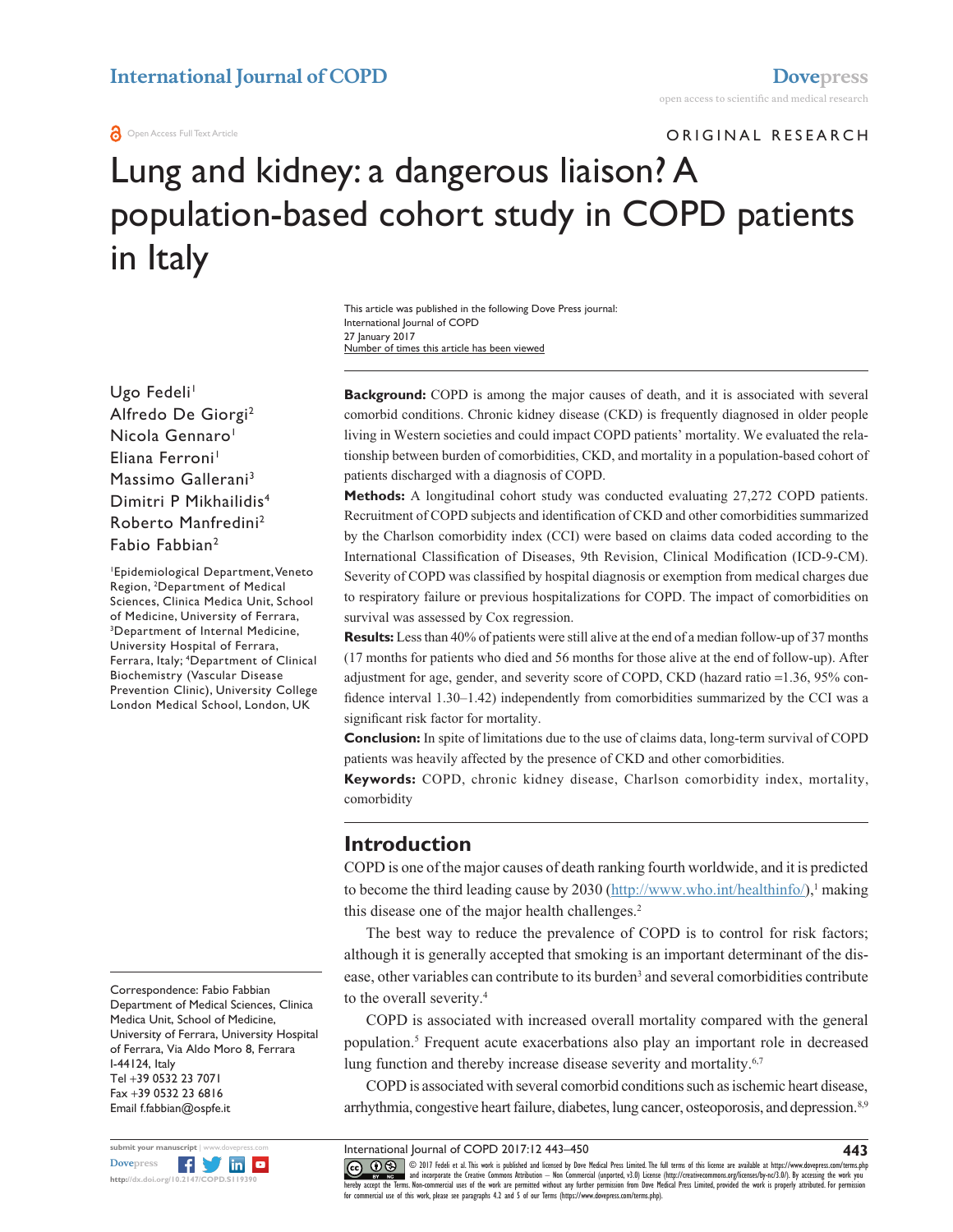The presence of comorbidities in COPD patients leads to increasing hospitalizations, mortality, and health care costs.<sup>8</sup> In patients affected by mild to moderate COPD, the main causes of death are represented by cardiovascular diseases and lung cancer.10 Due to aging of the population in many developed countries, the burden of elderly COPD patients affected by several comorbidities will increase, with complex interactions among diseases leading to disability and death.<sup>11</sup>

A recent study analyzed retrospectively data from 424,418 fee-for-service Medicare COPD patients enrolled between 1999 and 2008, and the authors found that the hospitalization rates for COPD decreased: from 131 to 107 per 100 personyears for all causes, from 58 to 44 per 100 person-years for all respiratory causes, and from 73 to 63 per 100 person-years for non-respiratory causes, without any change in prevalence of COPD in the population. These data suggest that the majority of COPD subjects are managed as outpatients.12

Recently, it has been reported that acute kidney dysfunction represents an important predictive factor of in-hospital mortality (IHM) in male older adults with multi-morbidity admitted for COPD acute exacerbations.13 Moreover, adjusted mortality within the first 6 months post COPD exacerbation in patients suffering from acute kidney injury (AKI) and COPD exacerbation was 1.80-fold in comparison with those who were AKI free.<sup>14</sup> Therefore, renal function appears to impact COPD patients' mortality. To date, limited evidence is available on the impact of chronic kidney disease (CKD) on long-term survival of COPD patients, although a recent study reported that prevalence of CKD in stable COPD outpatients was  $31\%$ .<sup>15,16</sup>

The aim of the study was to assess in a population-based cohort of patients discharged with a diagnosis of COPD how CKD contributes to overall mortality, taking into account the burden of other comorbidities.

## **Methods** Study setting

On January 1, 2010, the total population of the Veneto Region was  $\sim$ 4,850,000 inhabitants, and there were  $\sim$ 800,000 discharges from regional hospitals each year. The archive of discharge records includes all hospitalizations of residents in public and private hospitals, both in regional hospitals and outside the study area. To comply with the national law dispositions in terms of privacy, the regional health authorities removed patients' names, exact address, and other potential identifiers from the database provided for this study. One primary and up to five secondary discharge diagnoses are registered according to the International Classification of Diseases, 9th Revision, Clinical Modification (ICD-9-CM).

In Italy, hospital care is free of charge for all legal residents, who must contribute to outpatient care (laboratory tests, ambulatory care, drug costs) unless they are enrolled in lists of patients exempt from medical charges because of being affected by select chronic diseases certified by a specialist. COPD is not included among such diseases, whereas patients with respiratory failure of any origin and common comorbidities such as diabetes, renal failure, and cardiovascular disorders are exempt from costs of outpatient care specifically associated to the condition.

#### Enrollment of the cohort

The study was conducted in adherence to the Declaration of Helsinki. All residents in the Veneto region aged  $\geq$ 45 years discharged from January 1, 2008, to December 31, 2010, with a diagnosis of chronic bronchitis (ICD-9-CM code 491), emphysema (492), and other COPD (496) were identified. In the case of repeated admissions of the same patient during the above period, only the first hospitalization was considered. Subjects dying during the hospitalization were excluded.

Severity of COPD was approximated by the following criteria derived from claims data: a hospital diagnosis or an exemption from medical charges due to respiratory failure and previous hospitalizations for COPD. A three-level score was attributed to subjects with none, one, or both of the earlier criteria.

To identify comorbidities, the modified version of the Charlson comorbidity index (CCI) adapted to ICD-9-CM codes<sup>14</sup> was adopted based on diseases reported in the index hospitalization and in all hospital admissions in the previous 3 years. Whenever possible, single comorbidities were identified also based on exemptions from medical charges; eg, study subjects were classified as affected by CKD in the presence of discharge diagnoses identifying CKD according to the Deyo method (ICD-9-CM 582, 583, 585, 586, 588) and/or in the presence of an exemption from medical charges due to renal failure after certification by a specialist. Criteria for identifying patients with ischemic heart disease, heart failure, cerebrovascular disorders, and peripheral arterial disease were expanded according to previous studies carried out in the Veneto region.17 The CCI was computed after the exclusion of COPD and CKD, the focus of this study.

## Follow-up and statistical analysis

Subjects discharged with a diagnosis of COPD were followed up by linkage with population records to assess vital status and emigration out of the region and with the regional archive of causes of deaths for the period from 2008 to 2013. Each subject was followed up from the index hospital discharge either until death or emigration outside the study area, or December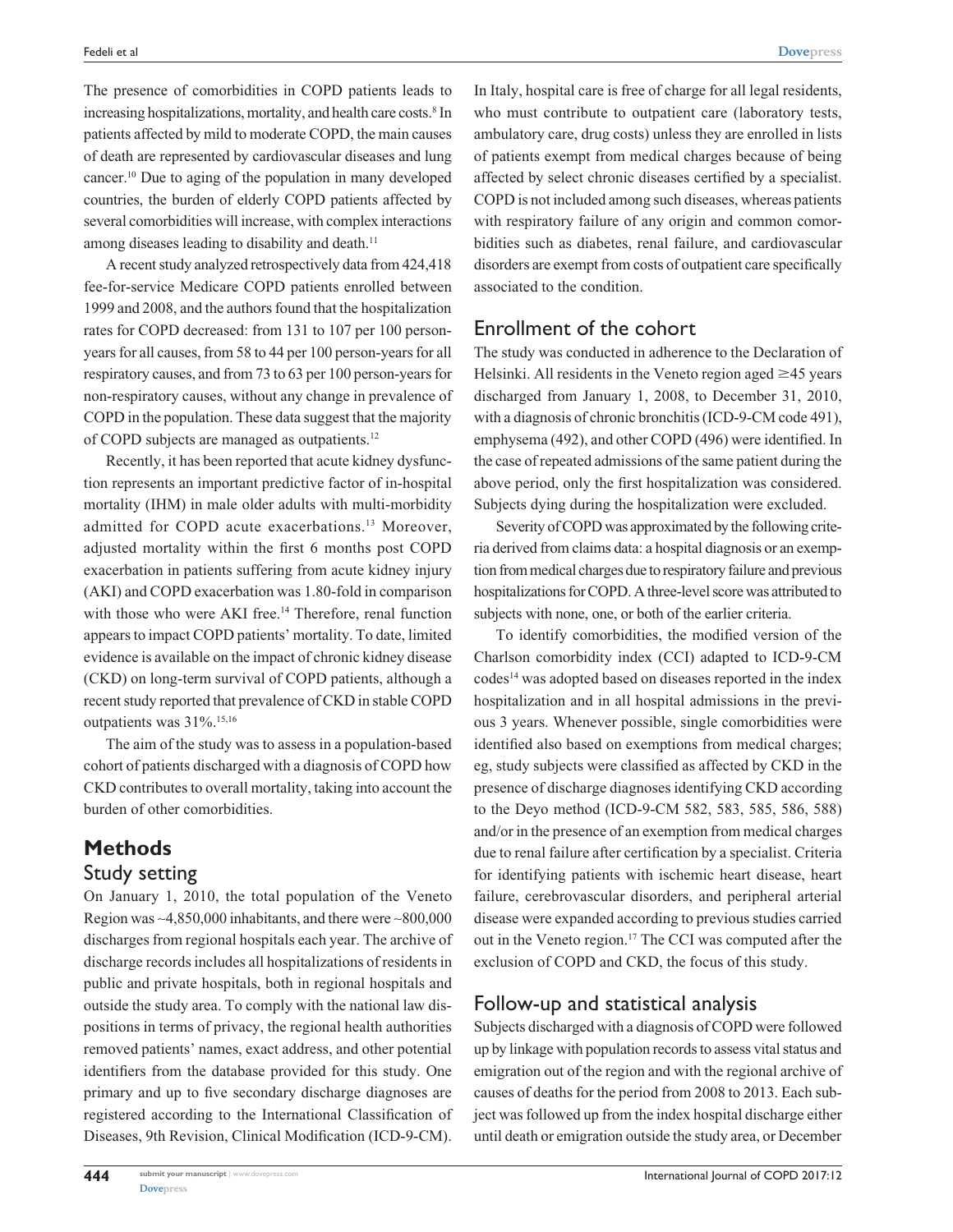31, 2013, whichever came first. In the Veneto region, the cause of death is coded according to the International Classification of Diseases, 10th Edition (ICD-10); it is selected from all the diseases mentioned in the death certificate by means of the Automated Classification of Medical Entities, a computer program developed by the US National Center for Health Statistics to standardize mortality statistics.<sup>18</sup>

Survival of the whole study cohort was examined by standard life-table analysis. Survival was compared between study groups using the Kaplan–Meier non-parametric method. A Cox regression model was built to investigate the impact on overall mortality of the following variables: presence of CKD, CCI categorized in three classes, severity score, age, and gender. Statistical analyses were carried out using the package Stata 13 (College Station, TX, USA). All records were collected and handled in a completely standardized anonymous manner, according to the national guidelines (Decreto Ministeriale [DM] 18/03/1998). Moreover, the study is included among the mandatory activities of the Regione Veneto Epidemiological Department, as specified by a regional law (Deleberazione della Giunta Regionale [DGR] n. 1456/2016). The DM 18/03/1998 and DGR n.1456/2016 state that the anonymized nature of data such as that used in this study means that ethical permission is not required, and that patients' written informed consent to participate in the study was not required, as the data are anonymous.

#### **Results**

Overall 27,272 patients were enrolled in the study cohort (Figure 1). Of these, 1.0% was censored during follow-up because they emigrated out of the study area or died without the possibility of death certificate retrieval or were no longer traceable in population records. Only 39.2% of patients were still alive at the end of a median follow-up of 37 months



#### Follow-up 2008-2013

**Figure 1** Schematic design of the enrollment and follow-up of COPD patients. **Abbreviation:** ICD-9-CM, International Classification of Diseases, 9th Revision, Clinical Modification.

(17 months for patients dead and 56 months for those alive at the end of follow-up).

Table 1 shows characteristics at enrollment of study subjects. The age distribution was shifted toward old age classes: 43% of COPD patients were aged 75–84 years and  $25\% \geq 85$  years. Median age was 79 years (interquartile range 73–85 years). About 60% of patients were males, and one of three could be classified as affected by severe/very severe COPD according to the adopted score. Most patients presented with one or more comorbidities. The most frequent diseases, tracked in at least 10%–20% of the study population, were heart failure, diabetes, neoplasms, cerebrovascular diseases, and CKD. The prevalence of comorbidities increased with age and leveled off in the very elderly.

The observed survival for the whole cohort was 75%, 52%, and 37% at 1, 3, and 5 years of follow-up, respectively. The most frequent causes of death among 16,288 decedents were circulatory disorders (mostly ischemic and other heart diseases), followed by respiratory diseases (mostly COPD, but also respiratory infections, respiratory failure, other and unspecified respiratory disorders) and cancer (Table 2). Survival was lower in patients affected by CKD (Figure 2); however, these latter patients were older than other study subjects and more frequently affected by comorbidities such as heart failure (46%), diabetes (36%), ischemic heart disease (15%), and peripheral arterial disease (12%). When determinants of survival were assessed by means of Cox regression adjusted by age, gender, and severity score of COPD, the presence of CKD and the presence of other comorbidities summarized by the modified CCI were significant risk factors for mortality. Results were confirmed if analyses were restricted to patients aged  $<85$  years (Table 3).

#### **Discussion**

In our study, age, male gender, severity of COPD, CCI, and renal disease were independently related to all-cause mortality in COPD patients. Cardiovascular diseases were the most common cause of death, followed by neoplasms and respiratory causes. The risk for pneumonia, respiratory infection, myocardial infarction, and angina is high in COPD patients.19 In a previous study on  $>11,000$  COPD patients, of whom 74% were 65 years or older, the risk ratio for cardiovascular mortality was 2.07 and for all-cause mortality was 2.82.<sup>20</sup> Causes of mortality in COPD patients could vary in different reports, depending on the population studied and the study setting (eg, population-based mortality data or trials with clinical assessment of the cause of death).

Among 5,887 middle-aged volunteers with asymptomatic airway obstruction enrolled in the Lung Health Study, the main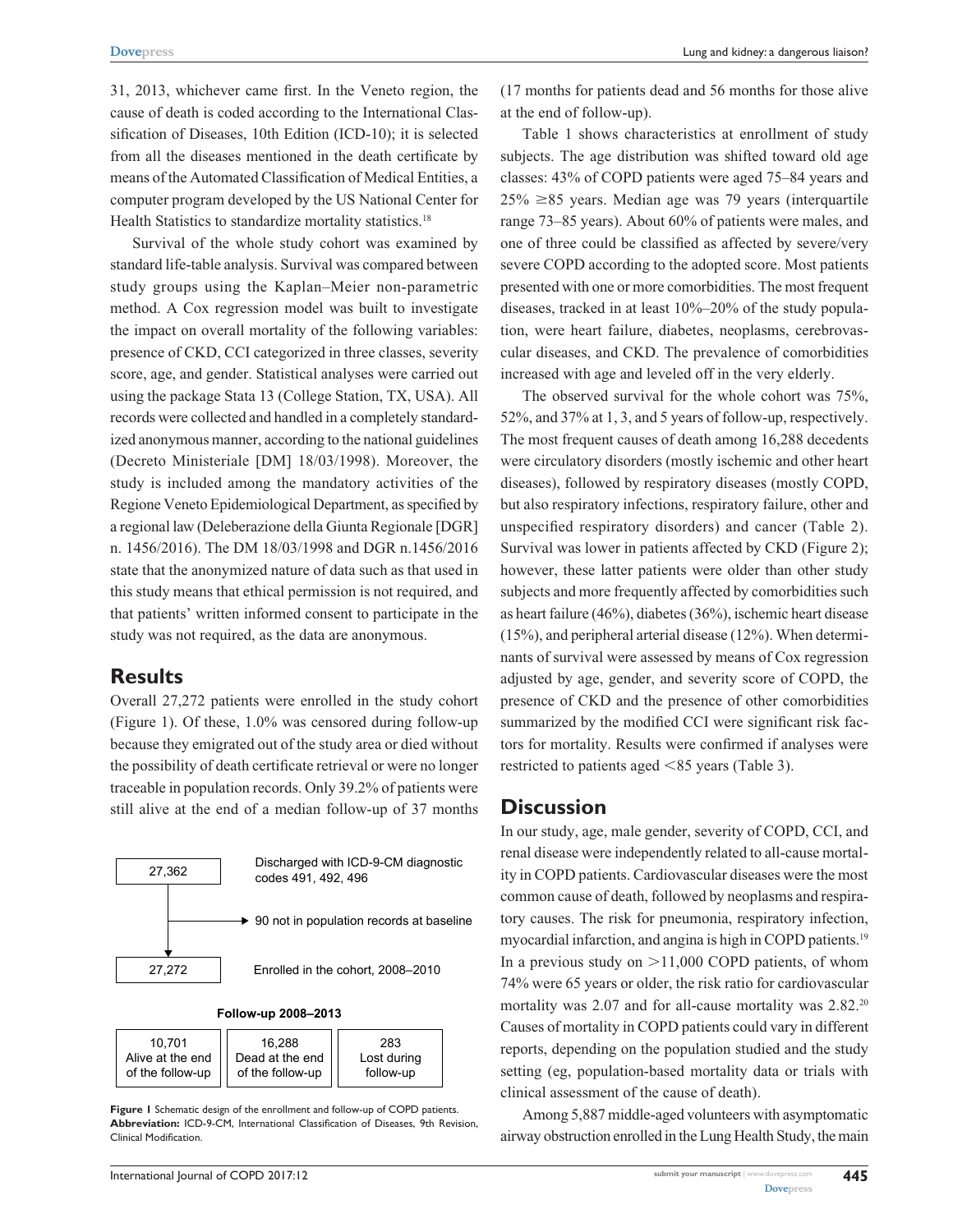|  |  |  |  |  |  |  | Table I Study subjects at baseline: demographics, severity of disease, and associated comorbidities |
|--|--|--|--|--|--|--|-----------------------------------------------------------------------------------------------------|
|--|--|--|--|--|--|--|-----------------------------------------------------------------------------------------------------|

| <b>Population features</b>  | $45-64$ years  | $65-74$ years   | $75-84$ years   | $\geq$ 85 years | <b>All patients</b> |
|-----------------------------|----------------|-----------------|-----------------|-----------------|---------------------|
|                             | $(n=2,537)(%)$ | $(n=5,984)$ (%) | $(n=11,817)(%)$ | $(n=6,934)$ (%) | $(n=27,272)$ (%)    |
| Male gender                 | 68.7           | 69.3            | 62.9            | 46.5            | 60.7                |
| Severity score              |                |                 |                 |                 |                     |
| 0                           | 67.6           | 65.4            | 66.7            | 72.4            | 68.0                |
|                             | 29.7           | 30.6            | 29.4            | 25.2            | 28.6                |
| $\overline{2}$              | 2.7            | 4.0             | 3.9             | 2.4             | 3.4                 |
| Modified Charlson index     |                |                 |                 |                 |                     |
| 0                           | 44.9           | 35.3            | 30.2            | 30.5            | 32.8                |
|                             | 35.2           | 36.9            | 39.1            | 40.6            | 38.6                |
| $\overline{2}$              | 4.1            | 18.9            | 21.5            | 20.9            | 20.1                |
| $\geq$ 3                    | 5.8            | 9.0             | 9.3             | 8.0             | 8.6                 |
| Selected comorbidities      |                |                 |                 |                 |                     |
| <b>CKD</b>                  | 4.3            | 8.1             | 10.5            | 13.6            | 10.2                |
| Heart failure               | 11.9           | 18.9            | 26.1            | 32.6            | 24.9                |
| Ischemic heart disease      | 8.3            | 9.9             | 9.0             | 7.6             | 8.8                 |
| Cerebrovascular diseases    | 4.5            | 8.1             | 11.3            | 12.3            | 10.2                |
| Peripheral arterial disease | 6.0            | 8.6             | 8.5             | 5.4             | 7.5                 |
| <b>Diabetes</b>             | 24.3           | 25.9            | 23.7            | 20.2            | 23.4                |
| Neoplasms                   | 16.8           | 23.6            | 22.8            | 15.7            | 20.6                |
| Dementia                    | 0.4            | 1.8             | 4.8             | 10.5            | 5.2                 |
| Liver diseases              | 5.2            | 3.4             | 1.6             | 0.8             | 2.1                 |
| Peptic ulcer                | 1.4            | $\mathsf{I}$ .4 | 1.5             | 1.6             | 1.5                 |
| Rheumatologic diseases      | 2.1            | 2.0             | 2.3             | 1.3             | 1.9                 |

**Notes:** Severity score was defined by none, one, or both of the following criteria: a hospital diagnosis or an exemption from medical charges due to respiratory failure; previous hospitalizations for COPD. Modified Charlson index: the modified version of the Charlson Comorbidity Index (CCI) adapted to ICD-9-CM codes was adopted based on diseases reported during hospitalizations.

**Abbreviations:** CKD, chronic kidney disease; ICD-9-CM, International Classification of Diseases, 9th Revision, Clinical Modification.

causes of death were lung cancer (33%) and cardiovascular disease  $(22\%)$ .<sup>21</sup> In a pooled analysis of individual patient data from seven randomized trials enrolling ~5,000 patients with stable COPD, mortality was ascribed to respiratory causes in 34.3%, cardiovascular disease in 29.8%, and cancer in 20.8%

**Table 2** Most common causes of death among 16,288 decedents

in the cohort of COPD patients

of cases.22 Pulmonary disease (35%), cardiovascular disease (27%), and cancer (21%) were also the principal causes of death in 6,112 patients during a 3-year follow-up study.<sup>23</sup> Different populations could be aged differently, and increasing age also suggests different burden of comorbidities.

Comorbidities such as cardiovascular $24$  and cerebrovascular disease,<sup>25</sup> lung cancer,<sup>26</sup> and diabetes<sup>27</sup> are frequently diagnosed in COPD patients and were suggested as the major

| Cause of death (ICD-10-CM)                    | n      | ℅               |
|-----------------------------------------------|--------|-----------------|
| Diseases of the respiratory system (100-199)  | 3,720  | 22.8            |
| COPD (J40-J44, J47)                           | 2,652  | 16.3            |
| Asthma (145–146)                              | 28     | 0.2             |
| Other respiratory diseases (100–139, 150–199) | 1,040  | 6.4             |
| Circulatory diseases (100-199)                | 6, 112 | 37.5            |
| Hypertensive diseases (110–115)               | 810    | 5.0             |
| Ischemic heart diseases (120-125)             | 2,410  | 14.8            |
| Other heart diseases (100-109, 126-151)       | 1,714  | 10.5            |
| Cerebrovascular diseases (160-169)            | 956    | 5.9             |
| Other circulatory diseases (170-199)          | 224    | $\mathsf{I}$ .4 |
| Neoplasms (C00-D48)                           | 3,604  | 22.1            |
| Lung cancer (C33–C34)                         | 1,559  | 9.6             |
| Other neoplasms (C00-C32, C35-D48)            | 2,045  | 12.6            |
| Diabetes (E10-E14)                            | 419    | 2.6             |
| Dementia, Alzheimer's disease (F01-F03, G30)  | 474    | 2.9             |
| Diseases of the digestive system (K00-K99)    | 553    | 3.4             |
| Other causes of death                         | 1,406  | 8.6             |

**Abbreviation:** ICD-10-CM, International Classification of Diseases, 10th Revision, Clinical Modification.





**Figure 2** Survival curves for COPD patients with and without chronic kidney disease (CKD).

**446**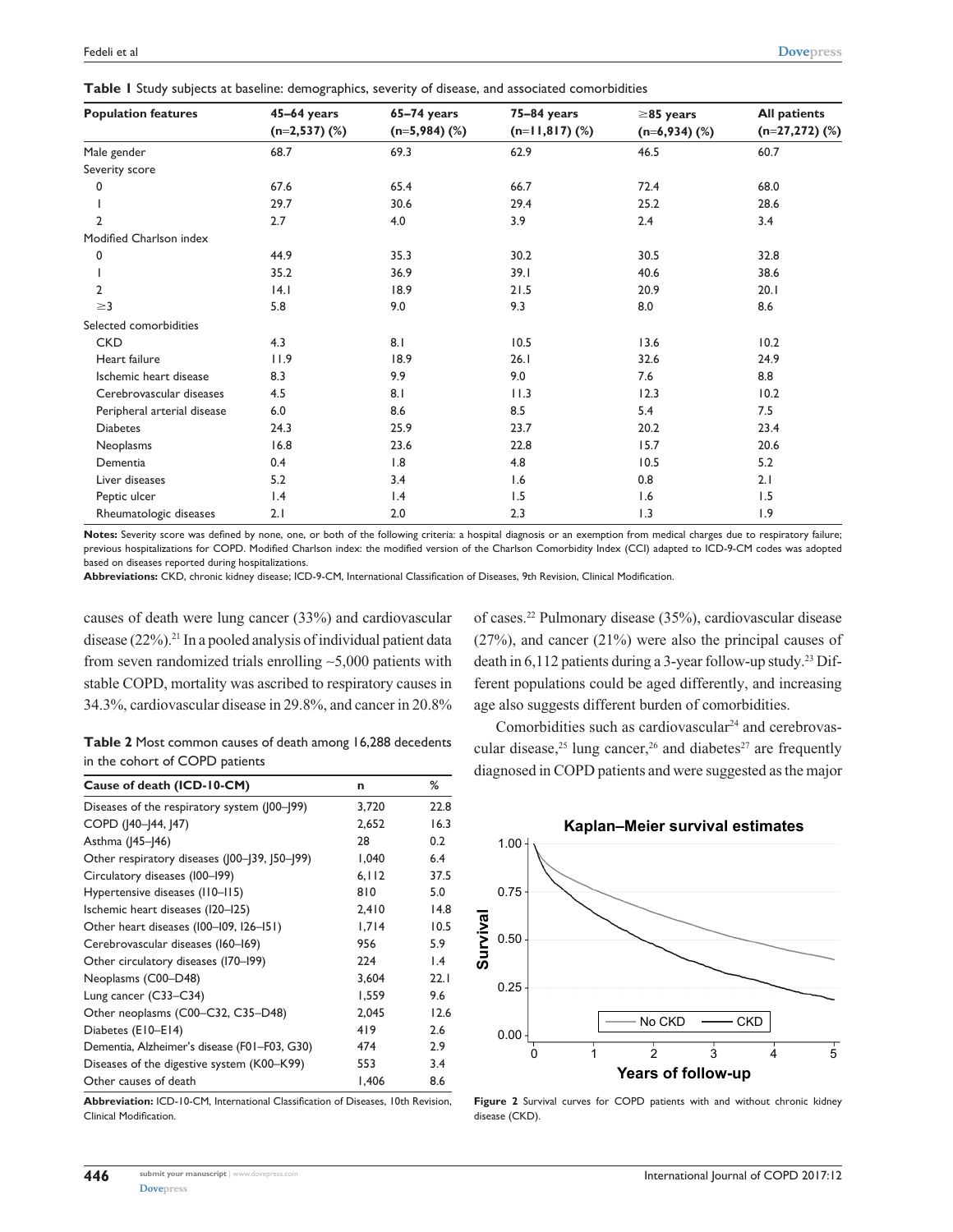**Table 3** Patients discharged with a diagnosis of COPD: hazard ratios (HRs) with 95% CI for overall mortality estimated by Cox regression

| <b>Population features</b> | <b>Overall cohort</b> |         | Patients aged 45–84 years |         |
|----------------------------|-----------------------|---------|---------------------------|---------|
|                            | HR (CI)               | P-value | HR (CI)                   | P-value |
| Age, years                 | $1.07(1.06 - 1.07)$   | < 0.001 | $1.06(1.06 - 1.06)$       | < 0.001 |
| Females vs males           | $0.76(0.73 - 0.78)$   | < 0.001 | $0.74(0.71 - 0.77)$       | < 0.001 |
| Severity score I vs 0      | 1.39 (1.34–1.44)      | < 0.001 | $1.45$ (1.40-1.51)        | < 0.001 |
| Severity score 2 vs 0      | $1.69$ (1.57-1.82)    | < 0.001 | $1.83$ (1.68-1.99)        | < 0.001 |
| Charlson I vs 0            | 1.31 (1.26–1.36)      | < 0.001 | $1.39(1.32 - 1.45)$       | < 0.001 |
| Charlson 2 vs 0            | $1.57(1.50 - 1.64)$   | < 0.001 | $1.70(1.61 - 1.80)$       | < 0.001 |
| Charlson $3+$ vs 0         | I.84 (1.74–1.95)      | < 0.001 | $1.99(1.86 - 2.13)$       | < 0.001 |
| <b>CKD</b>                 | 1.36 (1.30-1.42)      | < 0.001 | 1.41 (1.33–1.50)          | < 0.001 |

**Notes:** Severity score was defined by none, one, or both of the following criteria: an hospital diagnosis or an exemption from medical charges due to respiratory failure; previous hospitalizations for COPD. Modified Charlson index: the modified version of the Charlson Comorbidity Index (CCI) adapted to ICD-9-CM codes was adopted based on diseases reported during hospitalizations.

**Abbreviations:** HR, hazard ratio; CI, confidence interval; CKD, chronic kidney disease; ICD-9-CM, International Classification of Diseases, 9th Revision, Clinical Modification.

causes of death in  $>60\%$  of COPD patients who died in two large randomized controlled pharmacological trials.<sup>10,28</sup> Comorbidity also determined the need for hospitalization, length of hospital stay, and hospital readmissions for COPD.

Summarizing the burden of comorbidities by the use of a score is desirable, due to the fact that classification of patients could be immediate and it allows a better comprehension of results. Different indexes have been developed in order to determine the risk of death in COPD patients, including the BODE (body mass index [BMI], airflow obstruction, dyspnea, and exercise capacity), the ADO (age, dyspnea, and obstruction), and the DOSE (dyspnea, obstruction, smoking, and exacerbation) ones, but all of them considered a functional parameter such as the forced expiratory volume in the 1st second  $(FEV_1)$ .<sup>29–31</sup> However, data about the prognostic value of comorbidity indices in these subjects are still a matter of debate.

The most commonly adopted index for comorbidities is the CCI, which along with metabolic and heart diseases reduced the probability to improve outcomes of pulmonary rehabilitation in inpatients and outpatients with COPD undergoing rehabilitation.<sup>32</sup> CCI has been adopted to quantify comorbidity in cohorts of patients hospitalized for acute exacerbation of COPD.<sup>33,34</sup> Almagro et al<sup>35</sup> longitudinally evaluated patients hospitalized for a COPD exacerbation and found that CCI was associated with mortality after adjustment for age, pulmonary function, and functional status. Also in our study, CCI impacted negatively on the outcome of COPD patients. On the other hand, as well as for age, the impact of CCI on mortality depends on patients' selection. In addition to comorbidity, renal dysfunction is an important factor to be considered in the CCI calculation. In this study, we evaluated the two conditions, ie, CCI and renal function, separately and we found that renal dysfunction was a major determinant of COPD patients' survival. CKD is frequently diagnosed in older people with a prevalence of  $>20\%$ ,<sup>36</sup> and between 2.5 and 3 million people are suspected to be affected by CKD in Italy.37 Previous studies conducted in the same country reported that renal dysfunction is independently associated with IHM due to myocardial infarction,<sup>38</sup> stroke,<sup>39</sup> and COPD exacerbations.13 We found that renal dysfunction was a frequent comorbid condition of COPD patients, recorded in 10.2% of cases, especially if they were aged  $\geq$  75 years. These data are in agreement with a recent meta-analysis suggesting that the presence of CKD was associated with increased short-term mortality during severe COPD exacerbations leading to hospitalization.<sup>40</sup> In  $>175,000$  COPD patients, all-cause in-hospital death occurred in 13.7% of cases and was associated with several comorbid conditions, including CKD. $41$  A recent study from the US $42$  evaluated 56,960 patients with CKD of whom 2,667 had COPD. The authors evaluated the impact of COPD in CKD patients by analyzing all-cause mortality and found that age, African-American race, BMI  $\leq 18.5$  kg/m<sup>2</sup>, diabetes, malignancy, coronary artery disease, congestive heart failure, hypertension, and smoking status were factors associated with COPD. Survival of subjects with COPD was lower; moreover, COPD was associated with fourfold higher mortality risk of respiratory related deaths. It should be underlined that the design was different from this study, which examines the impact of renal dysfunction in a cohort of COPD patients; however, both results confirm the concurrent role of COPD and CKD in increasing the risk of death.

It has been suggested that COPD could be a manifestation of systemic inflammatory syndrome, and renal dysfunction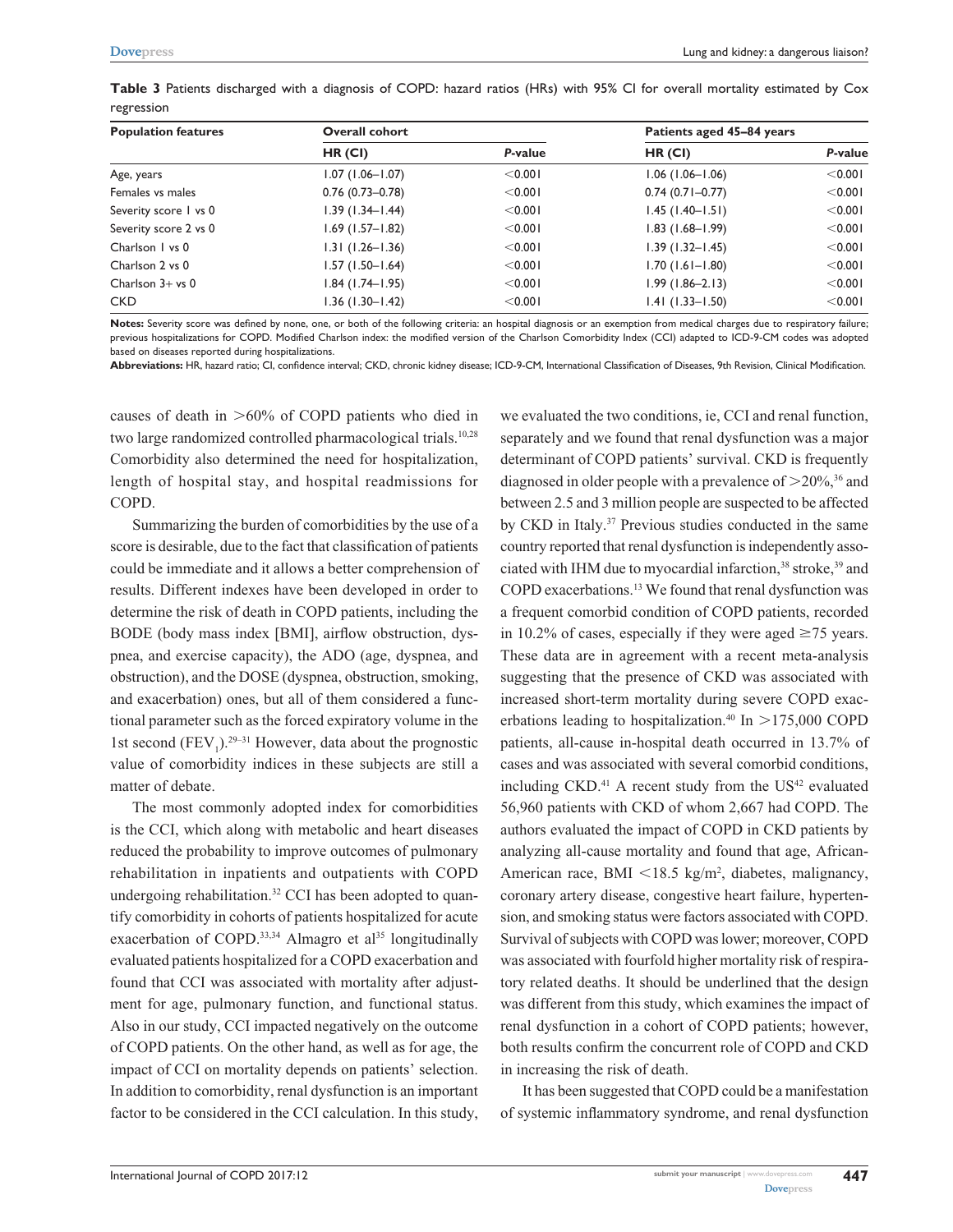in COPD patients may be associated with systemic inflammation<sup>43</sup> and malnutrition,<sup>44</sup> the latter two being risk factors for COPD exacerbations.<sup>45</sup>

This study has several limitations. Potentially important data such as disease severity, including the degree of renal dysfunction, were not available. COPD diagnosis was based on ICD-9-CM codes, without spirometry data, and the limited utility of these codes to define COPD has been reported.<sup>46,47</sup> It has been shown that physicians could underestimate clinical conditions of COPD patients without considering spirometry data.<sup>48</sup> In the same way, renal failure diagnosis was not based on glomerular filtration rate evaluation because we could not record biochemical parameters. Furthermore, analyses of claims data probably underestimated the prevalence of selected pathologies among the very elderly, such as ischemic heart diseases, peripheral arterial diseases, and liver diseases.

Variables with potential impact on mortality, such as home oxygen therapy status, respiratory disability grade, low level of continuity of care,<sup>49</sup> and severity of illness,<sup>50</sup> could only be approximated by claims data.

We could not take into account important determinants of health outcomes for chronic diseases, such as socioeconomic status,<sup>51</sup> neither consider the effect of environmental factors, such as air pollution.<sup>52,53</sup>

Finally, we did not take into account variables describing precisely the clinical status of patients, including BMI, smoking status, blood pressure, and therapy. Moreover, we could not ascribe renal dysfunction to any specific cause. On the other hand, our aim was merely to evaluate the impact of clinically defined comorbidity by the use of claims data on outcomes54 and specifically to evaluate the impact of a clinical comorbidity score and CKD on mortality.

## **Conclusion**

Overall survival of COPD patients was heavily affected by the presence of comorbidities, namely, CKD. The analysis of claims data allowed investigation of long-term prognosis in a large population representative of everyday practice. These data could help health care providers in optimizing interventions and resource allocation given the increase in health care costs associated with multiple comorbidities.<sup>55</sup> Physicians should consider CKD and other coexisting diseases when caring for COPD patients.

# **Acknowledgment**

This study is supported, in part, by a research grant from the University of Ferrara (Fondo Ricerca Ateneo – FAR).

#### **Author contributions**

Ugo Fedeli, Alfredo De Giorgi, Nicola Gennaro, Eliana Ferroni, Massimo Gallerani, Dimitri P Mikhailidis, Roberto Manfredini and Fabio Fabbian gave substantial contributions to conception and design, acquisition of data, or analysis and interpretation of data; drafted the article or revised it critically for important intellectual content; gave final approval of the version to be published; and agreed to be accountable for all aspects of the work in ensuring that questions related to the accuracy or integrity of any part of the work were appropriately investigated and resolved.

#### **Disclosure**

Ugo Fedeli, Alfredo De Giorgi, Nicola Gennaro, Eliana Ferroni, Massimo Gallerani, Roberto Manfredini, and Fabio Fabbian had no conflicts of interest; Dimitri P. Mikhailidis has given talks, attended conferences, and participated in advisory boards and trials sponsored by Merck, Sharp & Dohme, AstraZeneca, and Libytec. All authors participated in the data collection, analysis, and manuscript preparation. This text has been seen and approved by all authors and it is not under consideration for publication elsewhere in a similar form, in any language. The authors report no other conflicts of interest in this work.

#### **References**

- 1. Chronic respiratory disease: Burden of COPD [webpage on the Internet]. World Health Organization. Geneva: WHO; 2017. Available from: <http://www.who.int/respiratory/copd/burden/en>. Accessed January 8, 2017.
- 2. Decramer M, Janssens W, Miravitlles M. Chronic obstructive pulmonary disease. *Lancet*. 2012;379(9823):1341–1351.
- 3. Eisner MD, Anthonisen N, Coultas D, et al. An official American Thoracic Society public policy statement: novel risk factors and the global burden of chronic obstructive pulmonary disease. *Am J Respir Crit Care Med*. 2010;182(5):693–718.
- 4. GOLD [homepage on the Internet]. *Global Initiative for Chronic Obstructive Lung Disease (GOLD): Global Strategy for the Diagnosis, Management and Prevention of Chronic Obstructive Pulmonary Disease*. *NHLBI/WHO Workshop Report*. 2016. NIH Publication No 2701 A. Available from: [http://www.goldcopd.com/.](http://www.goldcopd.com/) Accessed May 3, 2016.
- 5. Leivseth L, Brumpton BM, Nilsen TI, Mai XM, Johnsen R, Langhammer A. GOLD classifications and mortality in chronic obstructive pulmonary disease: the HUNT study, Norway. *Thorax*. 2013;68(10):914–921.
- 6. Schmidt SA, Johansen MB, Olsen M, et al. The impact of exacerbation frequency on mortality following acute exacerbations of COPD: a registry-based cohort study. *BMJ Open*. 2014;4(12):e006720.
- 7. Ferroni E, Belleudi V, Cascini S, et al. Role of tiotropium in reducing exacerbations of chronic obstructive pulmonary disease when combined with long-acting Β2-agonists and inhaled corticosteroids: the outpul study. *J Clin Pharmacol*. 2016;56(11):1423–1432.
- 8. Barnes PJ, Celli BR. Systemic manifestations and comorbidities of COPD. *Eur Respir J*. 2009;33(5):1165–1185.
- 9. Sin DD, Anthonisen NR, Soriano JB, Agusti AG. Mortality in COPD: role of comorbidities. *Eur Respir J*. 2006;28(6):1245–1257.
- 10. Berry CE, Wise RA. Mortality in COPD: causes, risk factors, and prevention. *COPD*. 2010;7(5):375–382.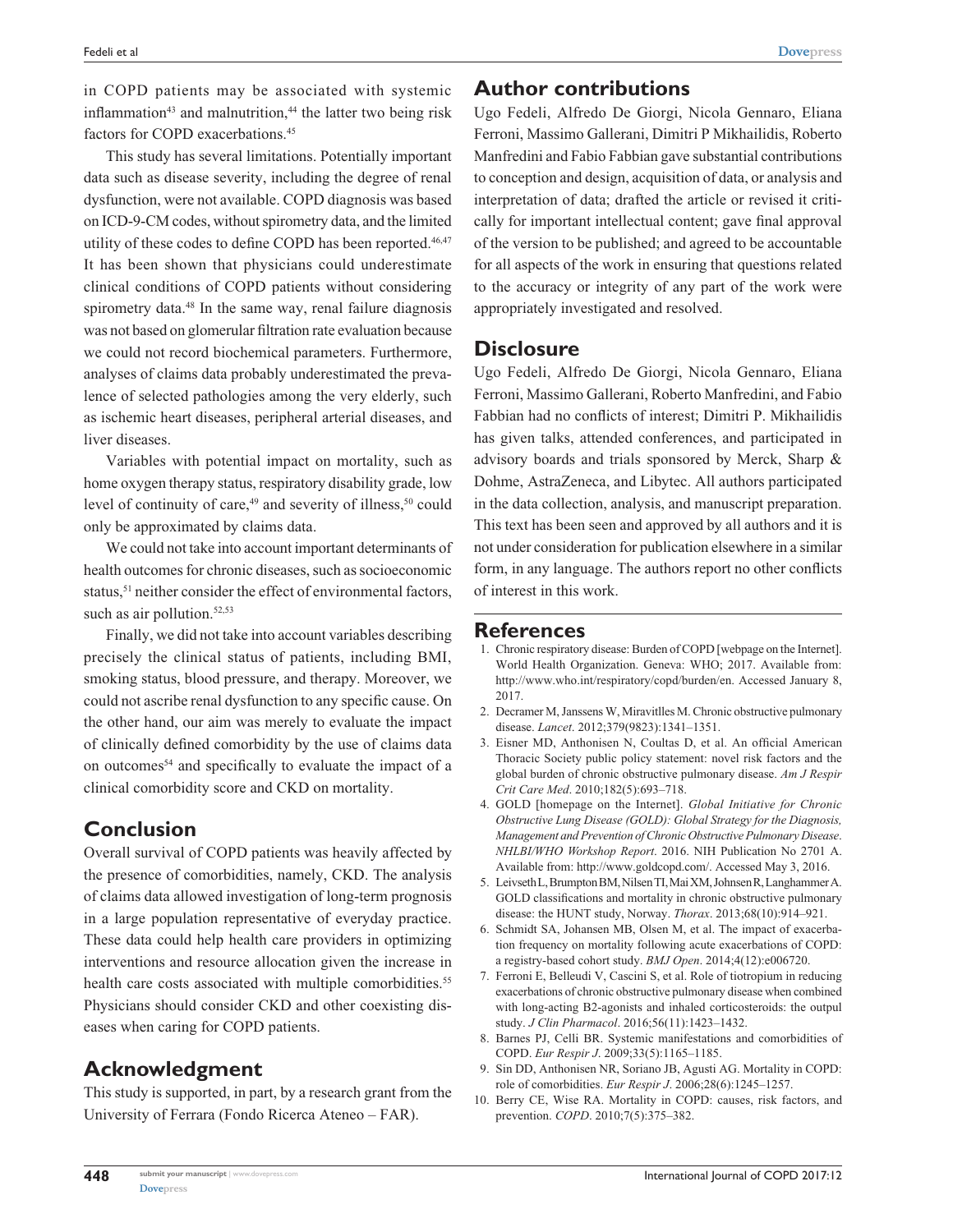- 11. Marcon A, Saugo M, Fedeli U. COPD-related mortality and comorbidities in Northeastern Italy, 2008–2012: a multiple causes of death analysis. *COPD*. 2016;13(1):35–41.
- 12. Baillargeon J, Wang Y, Kuo YF, Holmes HM, Sharma G. Temporal trends in hospitalization rates for older adults with chronic obstructive pulmonary disease. *Am J Med*. 2013;126(7):607–614.
- 13. Fabbian F, De Giorgi A, Manfredini F, et al. Impact of renal dysfunction on in-hospital mortality of patients with severe chronic obstructive pulmonary disease: a single-center Italian study. *Int Urol Nephrol*. 2016; 48(7):1121–1127.
- 14. Deyo RA, Cherkin DC, Ciol MA. Adapting a clinical comorbidity index for use with ICD-9-CM administrative databases. *J Clin Epidemiol*. 1992; 45(6):613–619.
- 15. Barakat MF, McDonald HI, Collier TJ, Smeeth L, Nitsch D, Quint JK. Acute kidney injury in stable COPD and at exacerbation. *Int J Chron Obstruct Pulmon Dis*. 2015;10:2067–2077.
- 16. Yoshizawa T, Okada K, Furuichi S, et al. Prevalence of chronic kidney diseases in patients with chronic obstructive pulmonary disease: assessment based on glomerular filtration rate estimated from creatinine and cystatin C levels. *Int J Chron Obstruct Pulmon Dis*. 2015;10:1283–1289.
- 17. Ferroni E, Casotto V, Pigato M, et al. Patient and general practitioner characteristics influencing the management of non-insulin-treated diabetes mellitus: a cross-sectional study in Italy. *Diabetes Res Clin Pract*. 2016; 116:192–201.
- 18. Lu TH, Anderson RN, Kawachi I. Trends in frequency of reporting improper diabetes-related cause-of-death statements on death certificates, 1985–2005: an algorithm to identify incorrect causal sequences. *Am J Epidemiol*. 2010;171(10):1069–1078.
- 19. Soriano JB, Visick GT, Muellerova H, Payvandi N, Hansell AL. Patterns of comorbidities in newly diagnosed COPD and asthma in primary care. *Chest*. 2005;128(4):2099–2107.
- 20. Curkendall SM, DeLuise C, Jones JK, et al. Cardiovascular disease in patients with chronic obstructive pulmonary disease, Saskatchewan Canada cardiovascular disease in COPD patients. *Ann Epidemiol*. 2006; 16(1):63–70.
- 21. Anthonisen NR, Skeans MA, Wise RA, et al; Lung Health Study Research Group. The effects of a smoking cessation intervention on 14.5-year mortality: a randomized clinical trial. *Ann Intern Med*. 2005;142(4):233–239.
- 22. Sin DD, Wu L, Anderson JA, et al. Inhaled corticosteroids and mortality in chronic obstructive pulmonary disease. *Thorax*. 2005;60:992–997.
- 23. Calverley PM, Anderson JA, Celli B, et al. Salmeterol and fluticasone propionate and survival in chronic obstructive pulmonary disease. *N Engl J Med*. 2007;356(8):775–789.
- 24. Anthonisen NR, Connett JE, Enright PL, Manfreda J; Lung Health Study Research Group. Hospitalizations and mortality in the lung health study. *Am J Respir Crit Care Med*. 2002;166(3):333–339.
- 25. Hansell AL, Walk JA, Soriano JB. What do chronic obstructive pulmonary disease patients die from? A multiple cause coding analysis. *Eur Respir J*. 2003;22(5):809–814.
- 26. Mannino DM, Aguayo SM, Petty TL, Redd SC. Low lung function and incident lung cancer in the United States: data from the first National Health and Nutrition Examination Survey follow-up. *Arch Intern Med*. 2003;163(12):1475–1480.
- 27. Mannino DM, Thorn D, Swensen A, Holguin F. Prevalence and outcomes of diabetes, hypertension and cardiovascular disease in COPD. *Eur Respir J*. 2008;32(4):962–969.
- 28. McGarvey LP, John M, Anderson JA, Zvarich M, Wise RA; TORCH Clinical Endpoint Committee. Ascertainment of cause-specific mortality in COPD: operations of the torch clinical endpoint committee. *Thorax*.  $2007.62(5)$ :411-415
- 29. Celli BR, Cote CG, Marin JM, et al. The body-mass index, airflow obstruction, dyspnea, and exercise capacity index in chronic obstructive pulmonary disease. *N Engl J Med*. 2004;350(10):1005–1012.
- 30. Puhan MA, Garcia-Aymerich J, Frey M, et al. Expansion of the prognostic assessment of patients with chronic obstructive pulmonary disease: the updated BODE index and the ADO index. *Lancet*. 2009;374(9691):704–711.
- 31. Jones RC, Donaldson GC, Chavannes NH, et al. Derivation and validation of a composite index of severity in chronic obstructive pulmonary disease: the DOSE Index. *Am J Respir Crit Care Med*. 2009;180(12):1189–1195.
- 32. Crisafulli E, Costi S, Luppi F, et al. Role of comorbidities in a cohort of patients with COPD undergoing pulmonary rehabilitation. *Thorax*. 2008;63(6):487–492.
- 33. Antonelli Incalzi R, Fuso L, De Rosa M, et al. Co-morbidity contributes to predict mortality of patients with chronic obstructive pulmonary disease. *Eur Respir J*. 1997;10(12):2794–2800.
- 34. Terzano C, Conti V, Di Stefano F, et al. Comorbidity, hospitalization, and mortality in COPD: results from a longitudinal study. *Lung*. 2010; 188(4):321–329.
- 35. Almagro P, Cabrera FJ, Diez J, et al. Comorbidities and short-term prognosis in patients hospitalized for acute exacerbation of COPD: the EPOC en Servicios de medicina interna (ESMI) study. *Chest*. 2012; 142(5):1126–1133.
- 36. Zhang Q-L, Rothenbacher D. Prevalence of chronic kidney disease in population-based studies: systematic review. *BMC Public Health*. 2008;8:117.
- 37. De Nicola L, Donfrancesco C, Minutolo R, et al. Epidemiology of chronic kidney disease in Italy: current state and contribution of the CARHES study. *G Ital Nefrol*. 2011;28(4):401–407.
- 38. Fabbian F, Pala M, De Giorgi A, et al. In-hospital mortality in patients with renal dysfunction admitted for myocardial infarction: the Emilia-Romagna region of Italy database of hospital admissions. *Int Urol Nephrol*. 2013;45(3):769–775.
- 39. Fabbian F, Gallerani M, Pala M, et al. Association between in-hospital mortality and renal dysfunction in 186 219 patients hospitalized for acute stroke in the Emilia-Romagna region of Italy. *Angiology*. 2014; 65(10):906–910.
- 40. Singanayagam A, Schembri S, Chalmers JD. Predictors of mortality in hospitalized adults with acute exacerbation of chronic obstructive pulmonary disease. *Ann Am Thorac Soc*. 2013;10(2):81–89.
- 41. Hasegawa W, Yamauchi Y, Yasunaga H, et al. Factors affecting mortality following emergency admission for chronic obstructive pulmonary disease. *BMC Pulm Med*. 2014;14:151.
- 42. Navaneethan SD, Schold JD, Huang H, et al. Mortality outcomes of patients with chronic kidney disease and chronic obstructive pulmonary disease. *Am J Nephrol*. 2016;43(1):39–46.
- 43. Carrero JJ, Stenvinkel P. Inflammation in end-stage renal disease what have we learned in 10 years? *Semin Dial*. 2010;23(5):498–509.
- 44. Carrero JJ, Aguilera A, Stenvinkel P, Gil F, Selgas R, Lindholm B. Appetite disorders in uremia. *J Ren Nutr*. 2008;18(1):107–113.
- 45. McDonald HI, Thomas SL, Nitsch D. Chronic kidney disease as a risk factor for acute community-acquired infections in high-income countries: a systematic review. *BMJ Open*. 2014;4(4):e004100.
- 46. Quint JK, Müllerova H, DiSantostefano RL, et al. Validation of chronic obstructive pulmonary disease recording in the Clinical Practice Research Datalink (CPRD-GOLD). *BMJ Open*. 2014;4(7):e005540.
- 47. Molnar MZ, Mucsi I, Novak M, et al. Association of incident obstructive sleep apnoea with outcomes in a large cohort of US veterans. *Thorax*. 2015;70(9):888–895.
- 48. Mapel DW, Dalal AA, Johnson P, Becker L, Hunter AG. A clinical study of COPD severity assessment by primary care physicians and their patients compared with spirometry. *Am J Med*. 2015;128(6): 629–637.
- 49. Cho KH, Kim YS, Nam CM, et al. The association between continuity of care and all-cause mortality in patients with newly diagnosed obstructive pulmonary disease: a Population-Based Retrospective Cohort Study, 2005-2012. *PLoS One*. 2015;10(11):e0141465.
- 50. Rosenthal GE. Weak association between hospital mortality rates for individual diagnoses: implications for profiling hospital quality. *Am J Public Health*. 1997;87:429–433.
- 51. Gershon AS, Hwee J, Victor JC, Wilton AS, To T. Trends in socioeconomic status-related differences in mortality among people with chronic obstructive pulmonary disease. *Ann Am Thorac Soc*. 2014;11(8):1195–1202.